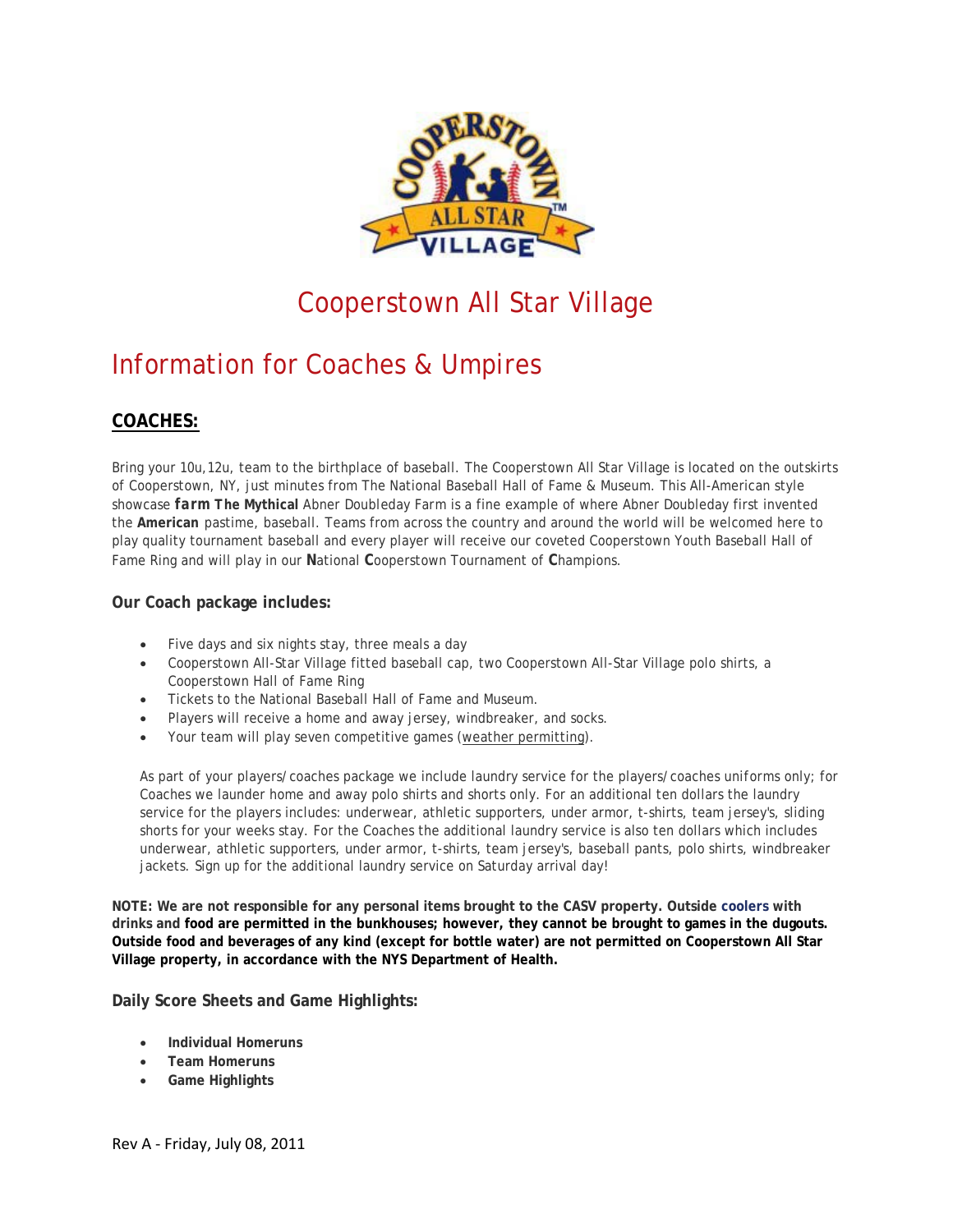## **UMPIRES:**

Quality officiating as well as game play is very important to us at the Cooperstown All Star Village. Therefore, we must approve of you[r credentials,](http://www.cooperstownallstarvillage.com/info-coaches.php) but once approved you will have full access to our All Star Village.

#### **Included in your package**:

- Five days and six nights stay, three meals a day
- Cooperstown All Star Village duo Umpire ball cap, two special Cooperstown All Star Village polo shirts for Umpires only, a wind breaker, and our Cooperstown Hall of Fame ring.
- A ticket to visit The National Baseball Hall of Fame and Museum Umpires receive all this free for your umpiring services during your stay.

## **Cooperstown All Star Village Umpires and Managers Program**

**On field Clinic – Field 32/33 4:00 pm Clinic Instructors: Bucket and Scoot Ciallella Purpose**: To standardize the quality of baseball played at the All Star Baseball Village **Goal**: To have the coaches, umpires, players and spectators working together so that we all have the *Ultimate Cooperstown Experience!* **Agenda**

- Baseball rules interruption director call for clarification
- Field and spectators rules
- Ground rules
- Scorebook and game highlights

## Baseball Rules

Field dimensions for 12u:

- 50-foot pitching distance
- 70-foot base paths
- 8-foot-high fences and 200 foot fences.

In addition to our regulation fields we have two Green Monster fields, which have a 12-foot-high Green Monster! If a player hits a HR on one of these fields they can purchase the coveted Green Monster T-shirt in the Village Gift Shop and will be registered as a Monster Hitter in our Cooperstown Youth Baseball Hall of Fame.

Players must be 12 and under and not turn 13 before May 1.

Field dimensions for 10u:

- 47-foot pitching distance
- 70-foot bases
- 8-foot-high fences for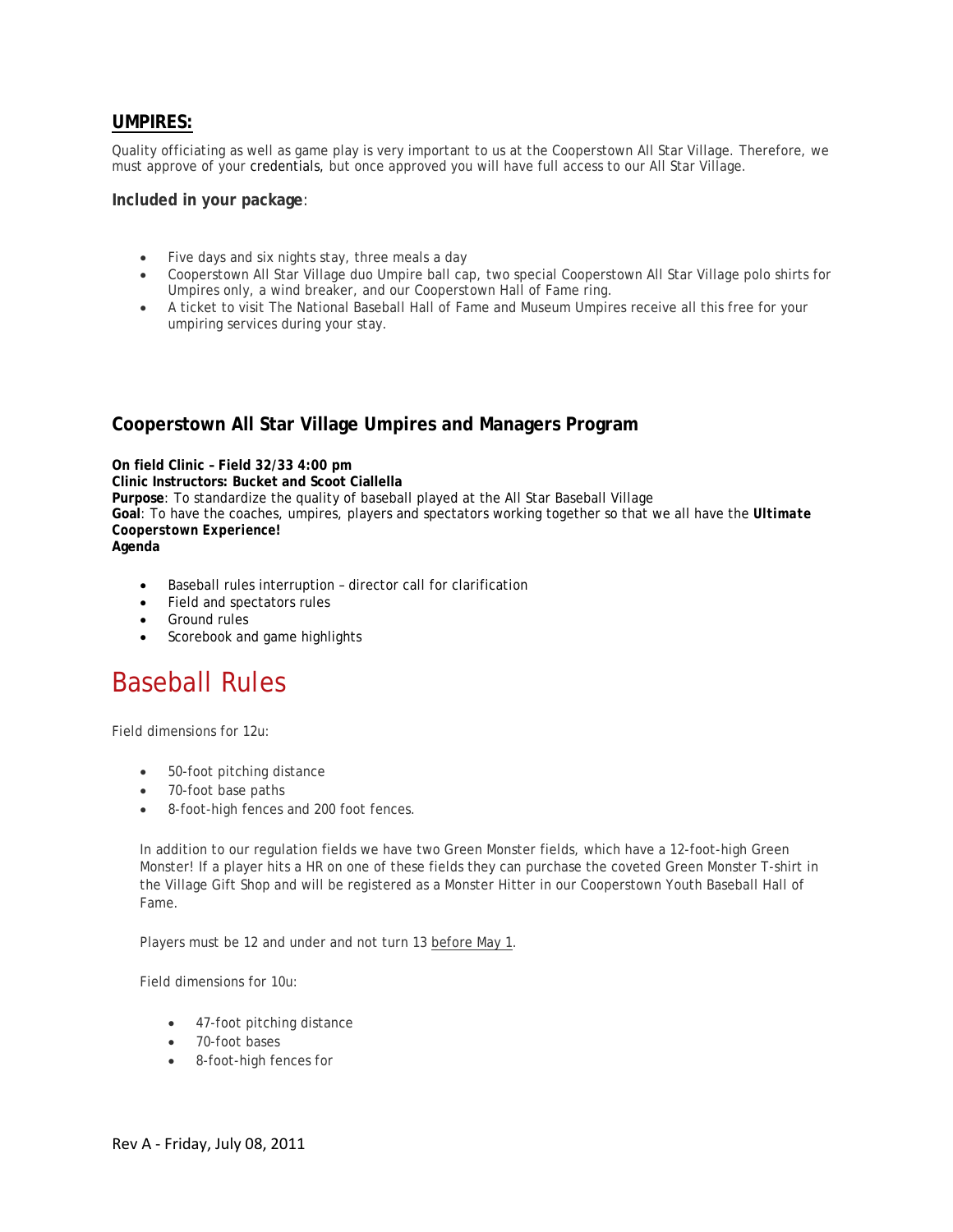All games will be six innings, with a 10-run mercy rule after four innings.

A complete game is 4 innings

Base runners will be allowed to lead off.

The use of all tobacco products is prohibited.

Prior to each game, field umpires will review the rules and official lineup cards with both head coaches. The home team book is the official game book. All games in POOL PLAY will have a 2-hour time limit; a new inning shall not be started 5 minutes before the 2-hour time limit is up. **The 2-hour limit rule will not be in effect in the single elimination tournament (weather permitting**).

**BALKS** will be called following Major League Rules. There will be one warning per pitcher per game, **until the single elimination tournament begins on Wednesday.** The warning will be an **immediate dead ball**. All balks called after the warning will be **delayed dead balls**.

### **BATTING ORDER:**

- 1. A team may bat 9 players.
- 2. A team may bat the lineup (**all players listed on the roster**) and make free defensive substitutions. (When a player who has left the game is scheduled to bat and no legal substitutes are available, an out shall be declared for each turn at bat.

**Re-entry rule:** [Starters](http://www.cooperstowndreamspark.com/coach.htm) may re-enter in the same offensive spot once. Substitutes cannot re-enter the game once they have been removed.

A **COURTESY RUNNER** can be used for the **catcher only**, and may only run for one player per inning. You must use a player not in the current lineup. If all players are in the lineup, the player with the last recorded out will be used.

A player **MUST SLIDE** or attempt to avoid contact on all close plays. Whenever a tag play is evident, a runner must **[FIRST](http://www.cooperstownallstarvillage.com/info-coaches_rules.php) SLIDING** is permitted only into first, second or third base. If a player slides head first into home plate, they slide or seek to avoid contact with the fielder and/or catcher. Attempting to jump, leap, or dive over the fielder and/or catcher is not interpreted as seeking to avoid contact. Malicious contact shall supersede all obstruction penalties. The runner shall be called out and may be ejected from the game at the umpire's discretion. **HEAD**will be called out.

**Protesting Calls:** Only the Head Coach has the right to place a **protest**. At any time, a director can be called to a field for a rules interpretation, which does not include calls made by the umpire. In order to place a protest, the play must be stopped and the director called before the next pitch. If the protest involves the last play of the game, the appeal must be made before the umpires and director leaves the field. All protests will be finalized at the end of each game.

### **GROUND RULES:**

Teams may [begin](http://www.cooperstownallstarvillage.com/info-coaches_rules.php) pre-practice game warm-ups 15 minutes prior to practice game time in the outfield. Team equipment must remain inside the dugouts while the ball is in play. All areas within the walls of the fields are in play except for the dugouts and spectator areas. Pitchers must warm up outside of the field. In a case where a game is forced into a rain delay by the umpire, teams are to remain in their designated dugout until notified by a Cooperstown All Star Village Director. All foul balls must be returned to CASV staff member. All homerun balls may be kept by the individual who hits them.

**DRESS CODE:**

Rev A - Friday, July 08, 2011